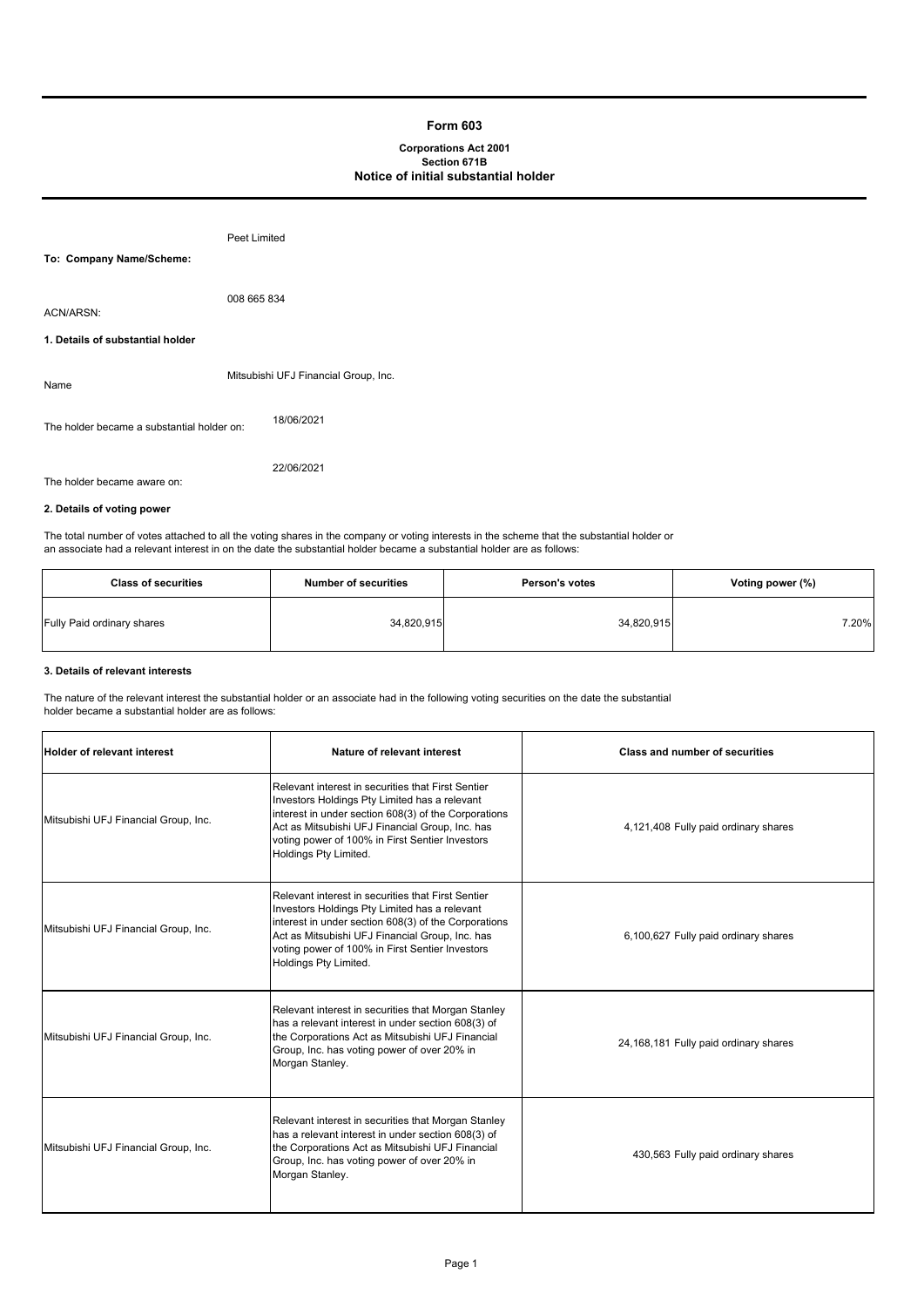| Mitsubishi UFJ Financial Group, Inc. | Relevant interest in securities that Morgan Stanley<br>has a relevant interest in under section 608(3) of<br>the Corporations Act as Mitsubishi UFJ Financial<br>Group, Inc. has voting power of over 20% in<br>Morgan Stanley. | 136 Fully paid ordinary shares |
|--------------------------------------|---------------------------------------------------------------------------------------------------------------------------------------------------------------------------------------------------------------------------------|--------------------------------|
|--------------------------------------|---------------------------------------------------------------------------------------------------------------------------------------------------------------------------------------------------------------------------------|--------------------------------|

# **4. Details of present registered holders**

The persons registered as holders of the securities referred to in paragraph 3 above are as follows:

| <b>Holder of relevant</b><br><b>linterest</b> | Registered holder of<br><b>securities</b>                    | Person entitled to be<br>registered as holder | <b>Class and number of securities</b>         |
|-----------------------------------------------|--------------------------------------------------------------|-----------------------------------------------|-----------------------------------------------|
| Mitsubishi UFJ Financial Group, Inc.          | Citibank N A Hong Kong                                       | Not applicable                                | 3,325,728 Fully paid ordinary                 |
| Mitsubishi UFJ Financial Group, Inc.          | National Custodian Services                                  | Not applicable                                | 795,680 Fully paid ordinary<br>795,680 shares |
| Mitsubishi UFJ Financial Group, Inc.          | <b>Citicorp Nominees Pty Limited</b><br>(Australia)          | Not applicable                                | Fully paid ordinary<br>6,100,627<br>shares    |
| Mitsubishi UFJ Financial Group, Inc.          | <b>HSBC Custody Nominees</b><br>(Australia) Limited          | Not applicable                                | Fully paid ordinary<br>24,598,744<br>shares   |
| Mitsubishi UFJ Financial Group, Inc.          | Morgan Stanley Australia<br>Securities (Nominee) Pty Limited | Not applicable                                | 136 Fully paid ordinary<br>shares             |

# **5. Consideration**

The consideration paid for each relevant interest referred to in paragraph 3 above, and acquired in the four months prior to the day that the substantial holder became a substantial holder is as follows:

| <b>Holder of relevant</b><br>interest | Date of acquisition | Consideration |          | <b>Class and number of securities</b> |
|---------------------------------------|---------------------|---------------|----------|---------------------------------------|
|                                       |                     | Cash          | Non-cash |                                       |
| See annexure B to this notice         |                     |               |          |                                       |

### **6. Associates**

The reasons the persons named in paragraph 3 above are associates of the substantial holder are as follows:

| Name and ACN/ARSN (if applicable) | Nature of association                                                                                                               |
|-----------------------------------|-------------------------------------------------------------------------------------------------------------------------------------|
| See annexure A to this notice     | Each company referred to is an associate of Mitsubishi UFJ Financial Group, Inc. under section 12 of the<br><b>Corporations Act</b> |

# **7. Addresses**

The addresses of persons named in this form are as follows:

| <b>Name</b>                                  | Address                                               |
|----------------------------------------------|-------------------------------------------------------|
| Mitsubishi UFJ<br>Financial Group,<br>. Inc. | 100-8330, Japan<br>Chiyoda-ku<br>Tokyo<br>Marunouchi. |

# **8. Signature**

May Take

Dated 23 June 2021

Kenji Takase

Authorised signatory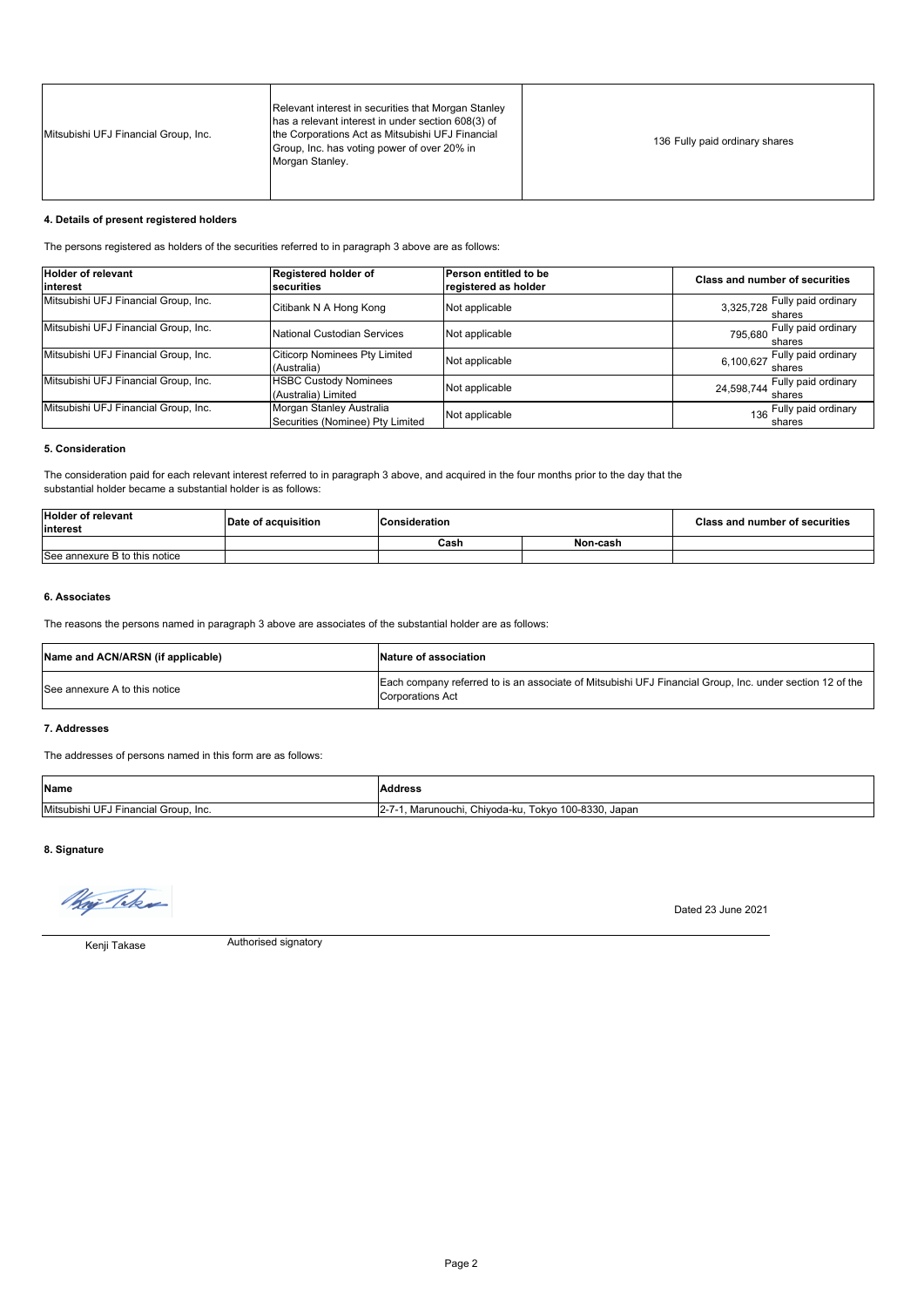#### **Annexure A**

This is annexure A of 4 pages referred to in Form 603, Notice of initial substantial holder dated 23 June 2021

Hoj Taka

Kenji Takase

Authorised signatory Dated 23 June 2021

**SCHEDULE**

MUFG Bank, Ltd. Mitsubishi UFJ Trust and Banking Corporation Mitsubishi UFJ Securities Holdings Co., Ltd. MU Business Engineering, Ltd. The Mitsubishi UFJ Factors Limited Mitsubishi UFJ Jinji Service Co., Ltd. MU Techno-service Co., Ltd. Tokyo Credit Service, Ltd. Tokyo Associates Finance Corp. MU Business Service Co., Ltd. Mitsubishi UFJ Loan Business Co.,Ltd. Mitsubishi UFJ Information Technology, Ltd. MU Center Service Tokyo Co., Ltd. MU Center Service Nagoya Co., Ltd. MU Center Service Osaka Co., Ltd. MU Business Aid Co., Ltd. MU Property Reserch Company Limited Mitsubishi UFJ Home Loan CREDIT CO., LTD. The Diamond Home Credit Company Limited Mitsubishi UFJ Reserch & Consulting Co., Ltd. MU Frontier Servicer Co., Ltd. Otemachi Guarantee Co., Ltd. GD Holdings Company Limited MU Loan Administration Support Co., Ltd. MU Communications Co.,Ltd. Japan Electronic Monetary Claim Organization MU Business Partner Co., Ltd. MUT Business Outsourcing Co., Ltd. Mezzanine Solution II Limited Partnership Mezzanine Solution III Limited Partnership Mitsubishi UFJ Capital Co., Ltd. Mitsubishi UFJ Capital Ⅲ, Limited Partnership Mitsubishi UFJ Capital Ⅳ, Limited Partnership Mitsubishi UFJ Capital Ⅴ, Limited Partnership Mitsubishi UFJ Capital Ⅵ, Limited Partnership Mitsubishi UFJ Capital Ⅶ, Limited Partnership Mitsubishi UFJ Life Science 1, Limited Partnership Mitsubishi UFJ Life Science 2, Limited Partnership Tohoku Senary Industry Support, Limited Partnership OiDE Fund Investment Limited Partnership Mitsubishi UFJ Personal Financial Advisers Co., Ltd. Mitsubishi UFJ Financial Partners Co.,Ltd. The Mitsubishi Asset Brains Company, Limited BOT Lease Co., Ltd. The Chukyo Bank, Ltd. Nippon Mutual Housing Loan Co., Ltd. JM Real Estate Co., Ltd. Jibun Bank Corporation JACCS CO.,LTD. JALCARD Inc. Yume Shokei Fund No.2 Yume Shokei Fund No.3 Marunouchi Capital Fund II Limited Partnership M・U・Trust Sougou Kanri Co., Ltd. Mitsubishi UFJ Trust Business Co., Ltd. Ryoshin Data Co., Ltd. Mitsubishi UFJ Trust Systems Co., Ltd. Mitsubishi UFJ Trust Investment Technology Institute Co., Ltd. Mitsubishi UFJ Trust Hosyo Co., Ltd. M・U・Trust・Apple Planning Company, Ltd. Mitsubishi UFJ Real Estate Services Co., Ltd. Mitsubishi UFJ Daiko Business Co., Ltd. The Master Trust Bank of Japan, Ltd. MU Investments Co., Ltd. Japan Shareholder Services Ltd. Mitsubishi UFJ Kokusai Asset Management Co., Ltd. Tokumei-Kumiai (CPI) Tokumei-Kumiai (GII) Tokumei-Kumiai (Gate Bridge 1) Tokumei-Kumiai (CENTOMILIARDO) Tokumei-Kumiai (MEET) Tokumei-Kumiai (FIELD) Ippan Shadan Houjin Leone Jointly Managed Monetary Trust Fund (Fund Number:550001)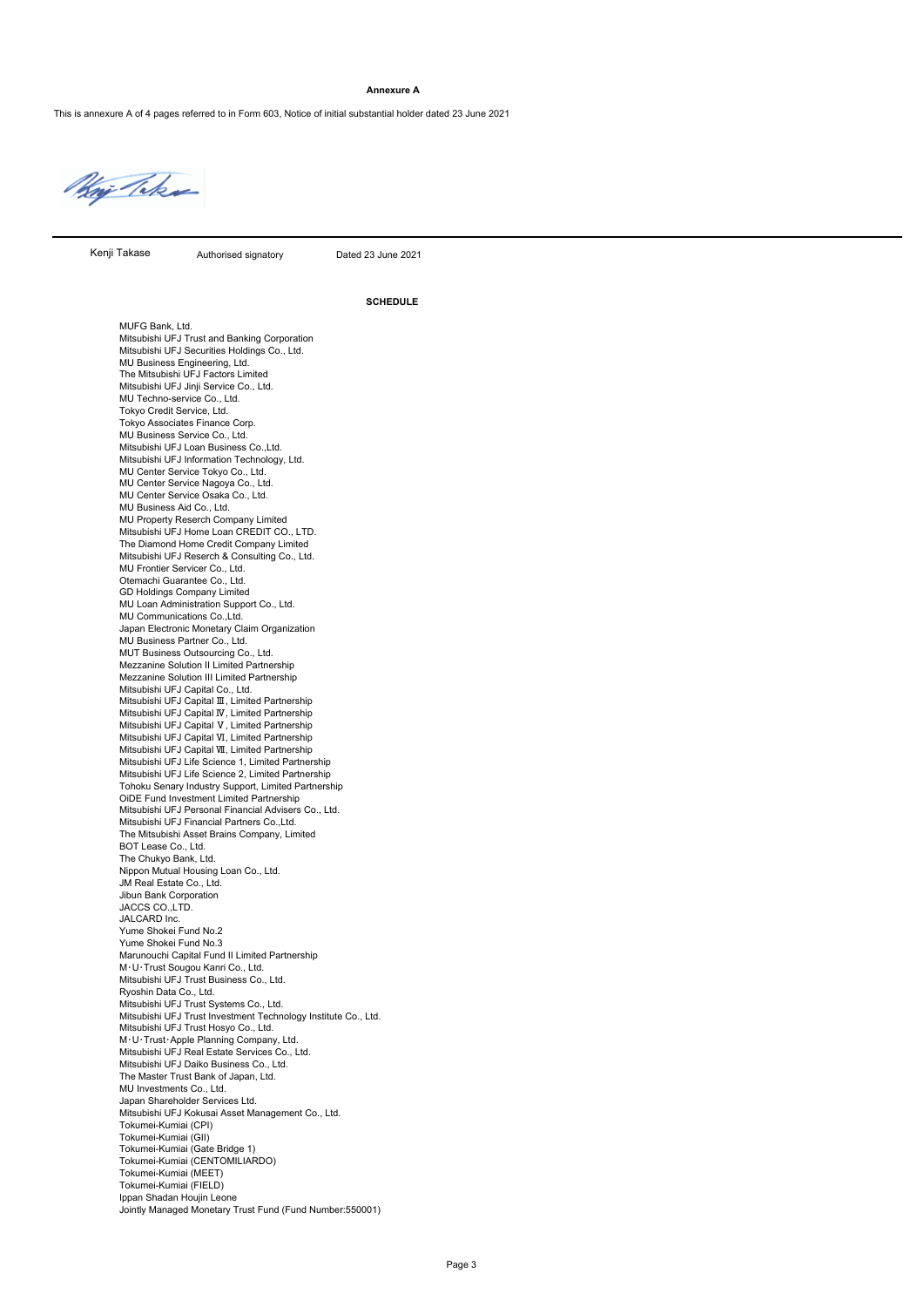MU Trust Property Management Co., Ltd. Tokumei-Kumiai (RICE) TOKKINGAI (Fund Number.900338) TOKKINGAI (Fund Number.900327) TOKKINGAI (Fund Number.900344) AMP Capital Investors KK MM Partnership MUS Information Systems Co., Ltd. MUS Business Service Co., Ltd. Mitsubishi UFJ Morgan Stanley Securities Co., Ltd. Mitsubishi UFJ Morgan Stanley PB Securities Co., Ltd. kabu.com Securities Co., Ltd. Morgan Stanley MUFG Securities Co., Ltd. Mitsubishi UFJ NICOS Co., Ltd. Card Business Service Co., Ltd. MU NICOS Business Service Co., Ltd. MU NICOS Credit Co., Ltd. Ryoshin DC Card Company Ltd. JMS Co., Ltd. Paygent Co., Ltd. JA Card Co., Ltd ACOM CO., LTD. IR Loan Servicing, Inc. MU Credit Guarantee Co., Ltd. Japan Digital Design, Inc. Crowd Money Inc. MUMEC Visionary Design, Ltd. Global Open Network, Inc. Global Open Network Japan, Inc. MUFG Innovation Partners Co., Ltd. MUFG Innovation Partners No.1 Investment Partnership Mitsubishi Research Institute DCS Co.,Ltd. HR Solution DCS Co.,Ltd. Mitsubishi UFJ Lease & Finance Company Limited Hitachi Capital Corporation Nihombashi TG Jigyo Kyodo Kumiai NIHOMBASHI TG SERVICE CO., LTD. SHIN-NIHOMBASHI TSUSHO CO., LTD. Solution Design Co., Itd. Nippon Record Keeping Network Co., Ltd. Banco MUFG Brasil S.A. 9808680 Canada Inc. BTMU (Curacao) Holdings N.V. MUFG Bank (Europe) N.V. MUFG Business Services (Holland) B.V. MUFG Funding (UK) Limited MUFG Europe Lease (Deutschland) GmbH MUFG Bank (Malaysia) Berhad MUFG North America International, Inc. MUFG Bank Mexico, S.A. MUFG Nominees (HK) Limited MUFG Nominees (UK) Limited MUFG Americas Holdings Corporation MUFG Union Bank, N.A. Union Bank of California Leasing, Inc. UBOC Community Development Corporation UnionBanc Investment Services, LLC Bankers Commercial Corporation UnionBanCal Equities, Inc. UnionBanCal Leasing Corporation UnionBanCal Mortgage Corporation Mills-Ralston, Inc. HighMark Capital Management, Inc. BCC OX I, Inc. BCC OX II, Inc. SEMA OP9 LLC SEMA OP8 LLC MORGANTOWN OL6 LLC MORGANTOWN OL7 LLC MORGANTOWN OL5 LLC DICKERSON OL4 LLC TRL One A, LLC TRL One B, LLC TRL One, LP BM1,LLC UB Leasing Corporation Pacific Capital Statutory Trust I Shiloh Ⅳ Wind Project, LLC Shiloh IV Holdings Lessor Trust Green Union I Trust Green Union II Trust Green Union III Trust Tohlease Corporation MUFG Americas Funding Corporation MUFG Americas Financial & Leasing Corporation B-4 U.B. Vehicle Leasing, Inc. MUFG Americas Leasing Corporation MUFG Americas Financial Services, Inc. MUFG Americas Leasing (Canada) Corporation MUFG Americas Leasing & Finance, Inc. MUFG Americas Capital Leasing & Finance, LLC MUFG Americas Corporate Advisory, Inc. MUFG Americas LF Capital LLC MUFG Americas Capital Company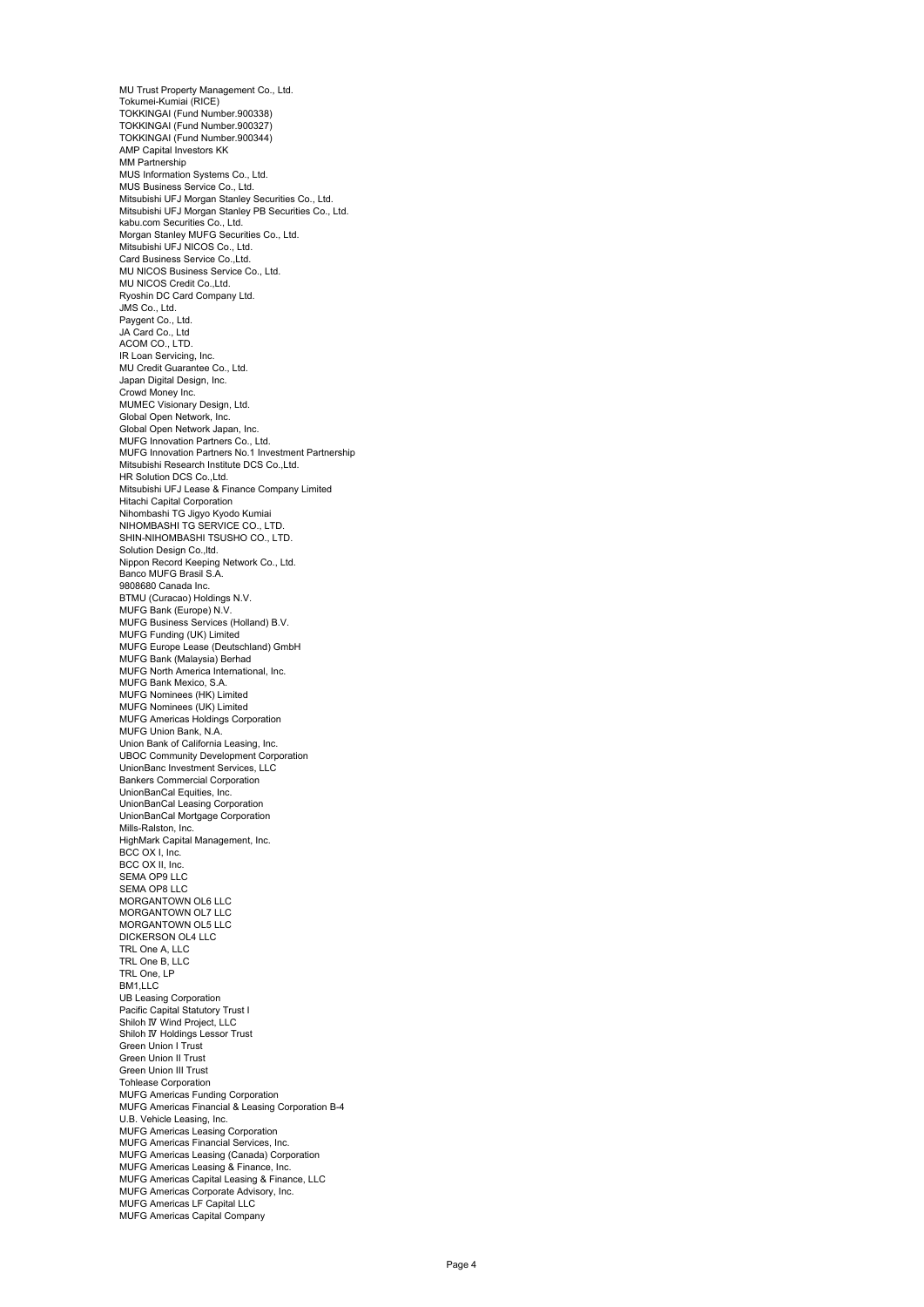MUFG Fund Services (USA) LLC MUFG Securities Americas Inc. MUFG Capital Analytics LLC MUFG Investor Services (US), LLC Intrepid Investment Bankers LLC Southern California Business Development Corporation Catalina Solar Holdings Lessor Trust Catalina Solar, LLC Morgan Stanley MUFG Loan Partners, LLC PT U Finance Indonesia PT. MU Research and Consulting Indonesia MU Research and Consulting (Thailand) Co., Ltd. MUFG Participation (Thailand) Co., Ltd. AO MUFG Bank (Eurasia) MUFG Bank (China), Ltd. BTMU Preferred Capital 8 Limited BTMU Preferred Capital 9 Limited BTMU Liquidity Reserve Investment Limited MUFG Bank Turkey Anonim Sirketi Bank of Ayudhya Public Company Limited Krungsri Ayudhya AMC Limited Krungsri Factoring Company Limited Ayudhya Development Leasing Company Limited Ayudhya Capital Auto Lease Public Company Limited Krungsriayudhya Card Company Limited General Card Services Limited Ayudhya Capital Services Company Limited Krungsri General Insurance Broker Limited Krungsri Life Assurance Broker Limited Krungsri Asset Management Company Limited Total Services Solutions Public Company Limited Ngern Tid Lor Company Limited Krungsri Securities Public Company Limited Siam Realty and Services Security Co.,Ltd. Krungsri Leasing Services Co., Ltd. Hattha Kaksekar Limited Krungsri Finnovate Co., Ltd. Tesco Card Services Limited BTMU Liquidity Reserve Investment 2 Limited BTMU Liquidity Reserve Investment 3 Limited PT Guna Dharma PT Bank Danamon Indonesia, Tbk. PT Adira Quantum Multifinance PT Adira Dinamika Multi Finance Tbk PT Asuransi Adira Dinamika BOT Lease (HK) Co., Ltd. PT Bumiputera - BOT Finance BOT Lease Holding Philippines, Inc. BOT Lease and Finance, Philippines, Inc. BOT Lease (Thailand) Co., Ltd. MUFG Holding (Thailand) Co., Ltd. Bangkok MUFG Limited BOT Lease(Eurasia)LLC BOT Lease (Tianjin) Co., Ltd. BOTL Factoring (Shanghai) Co., Ltd. BOT LEASE MEXICO S.A. DE C.V. BOT FINANCE MEXICO, S.A. DE C.V., SOFOM, E.N.R. GOLDEN ASIA FUND VENTURES LTD. Lakefield Wind Project OP Trust Lakefield Wind Project, LLC Pacwind Holdings Lessor Trust Pacific Wind, LLC Vietnam Joint Stock Commercial Bank for Industry and Trade GOLDEN ASIA FUND II, L.P. Security Bank Corporation Mitsubishi UFJ Trust International Limited Mitsubishi UFJ Baillie Gifford Asset Management Limited Mitsubishi UFJ Investor Services & Banking (Luxembourg) S.A. MUFG Lux Management Company S.A. Mitsubishi UFJ Investment Services (HK) Limited Mitsubishi UFJ Asset Management (UK) Ltd. LUX J1 FUND MUFG Investor Services Holdings Limited MUFG Fund Services (Bermuda) Limited MUFG Fund Services (Cayman) Limited MUFG Fund Services (Cayman) Group Limited MUFG Fund Services (Ireland) Limited Fund Secretaries Limited MUFG Fund Services Limited MUFG Fund Services (Canada) Limited MUFG Fund Services (UK) Limited MUFG Fund Services (Halifax) Limited MUFG Fund Services (Singapore) Pte. Ltd. MUFG Fund Services (Hong Kong) Limited MUFG Alternative Fund Services (Cayman) Limited Firtown International Holdings Ltd. General Secretaries Ltd. AFS Controlled Subsidiary 1 Ltd. AFS Controlled Subsidiary 2 Ltd. AFS Controlled Subsidiary 3 Ltd. MUFG Alternative Fund Services (Ireland) Limited MUFG Alternative Fund Services (Jersey) Limited MUFG Jersey Management Company Limited MUFG Controlled Subsidiary 1 (Cayman) Limited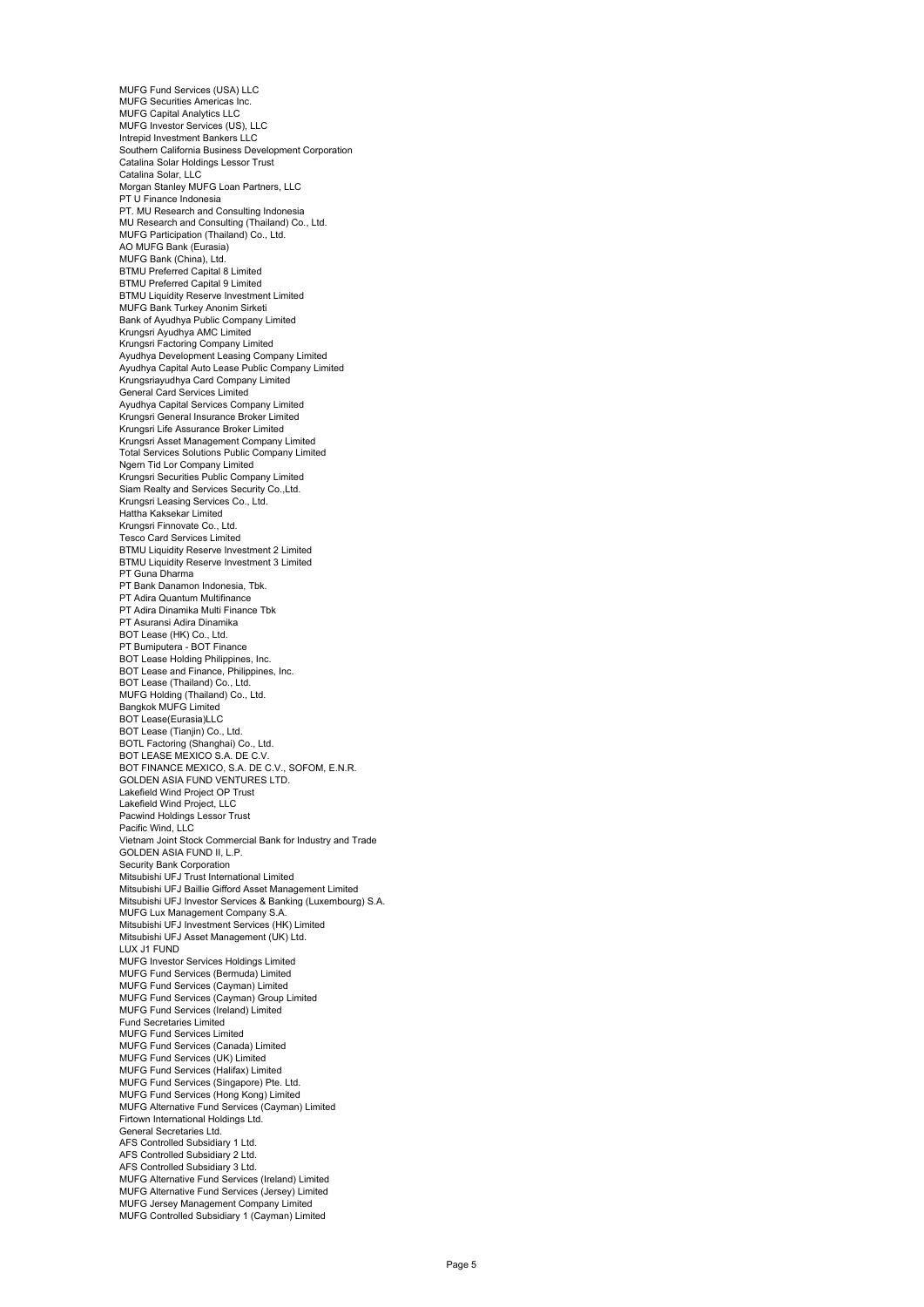SWS MU FUND MANAGEMENT CO. LTD. SWSMU (SHANGHAI) ASSETS MANAGEMENT COMPANY LIMITED AMP Capital Holdings Limited MUFG Global Fund SICAV MUFG Securities EMEA plc MUFG Securities (Europe) N.V. MUFG Securities Asia (Singapore) Limited MUFG Securities Asia Limited Mitsubishi UFJ Wealth Management Bank (Switzerland), Ltd. MUFG Securities (Canada), Ltd. EASY BUY Public Company Limited ACOM CONSUMER FINANCE CORPORATION MUFG Capital Finance 8 Limited MUFG Capital Finance 9 Limited GOLDEN ASIA FUND, L.P. DCS Information Technology (Shanghai) Co., Ltd MRIDCS Americas, Inc. Morgan Stanley **Purple Finance (Cayman) International Ltd.** Bangkok Mitsubishi UFJ Lease Co., Ltd The California-Sansome Corporation First Sentier Investors Holdings Pty Limited First Sentier Investors (Malta) Limited (COMPANY CODE C41267) First Sentier Investors (Malta) Holdings Limited (COMPANY CODE C41260) CFSIM (COMPANY NO. 00153197) FIRST SENTIER INVESTORS (LUXEMBOURG) EDIF II GP S.Á.R.L (COMPANY NO. B204413) FIRST SENTIER INVESTORS (AUSTRALIA) IM LTD (ACN 114 194 311) FIRST SENTIER INVESTORS (AUSTRALIA) INFRASTRUCTURE HOLDINGS LTD (ACN 085 313 926) FIRST SENTIER INVESTORS (AUSTRALIA) INFRASTRUCTURE MANAGERS PTY LTD (ACN 101 384 294) FIRST SENTIER INVESTORS (AUSTRALIA) IP HOLDINGS PTY LIMITED (ACN 625 765 399) FIRST SENTIER INVESTORS (AUSTRALIA) RE LTD (ACN 006 464 428) FIRST SENTIER INVESTORS (AUSTRALIA) SERVICES PTY LIMITED (ACN 624 305 595)<br>FIRST SENTIER INVESTORS (HONG KONG) NOMINEES LIMITED (CR NO. 0206615)<br>FIRST SENTIER INVESTORS (HONG KONG) AMC LIMITED (CR NO. 0580652) FIRST SENTIER INVESTORS (HONG KONG) LIMITED (CR NO. 0206616) FIRST SENTIER INVESTORS ASIA HOLDINGS LIMITED (ACN 054 571 701) FIRST SENTIER INVESTORS EUROPE HOLDINGS LIMITED (COMPANY NO. 03904310) FIRST SENTIER INVESTORS REALINDEX PTY LTD (ACN 133 312 017) FIRST SENTIER INVESTORS (LUXEMBOURG) EDIF I FEEDERS MC S.A.R.L (COMPANY NO. B134314) FIRST SENTIER INFRASTRUCTURE MANAGERS (INTERNATIONAL) LIMITED (COMPANY NO. 298444) FIRST SENTIER INVESTORS (UK) IM LIMITED (COMPANY NO. SC047708) FIRST SENTIER INVESTORS (UK) SERVICES LIMITED (COMPANY NO. 03904320) FIRST SENTIER INVESTORS (IRELAND) LIMITED (COMPANY NO. 629188) FIRST SENTIER INVESTORS (JAPAN) LIMITED (COMPANY NUMBER 0104-01-093090) FIRST SENTIER INVESTORS (SINGAPORE) (REGISTRATION NO. 196900420D) FIRST SENTIER INVESTORS (UK) FUNDS LIMITED (COMPANY NO. 02294743) FIRST SENTIER INVESTORS (US) LLC (FILE NUMBER 546 9442) FIRST SENTIER INVESTORS (LUXEMBOURG) EDIF I MC S.A.R.L (COMPANY NO. B128117) FIRST SENTIER INVESTORS (SINGAPORE) HOLDINGS LIMITED (REGISTRATION NO. 199901706Z) FIRST SENTIER INVESTORS INTERNATIONAL IM LIMITED (COMPANY NO. SC079063) FSIB LTD (REGISTRATION NO. 26193)

SI HOLDINGS LIMITED (COMPANY NO. SC109439)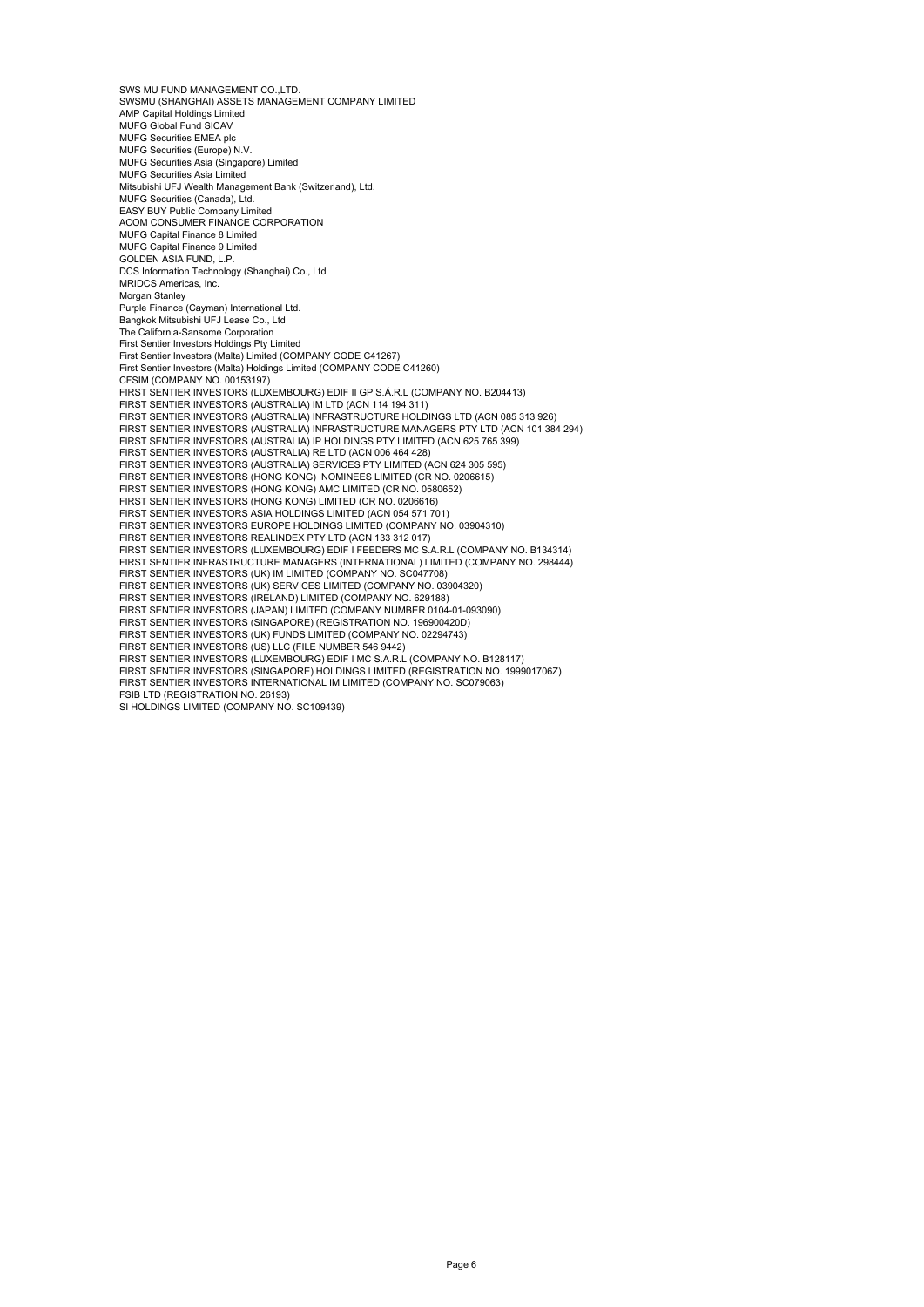# **Annexure B**

This is annexure B of 2 pages referred to in Form 603, Notice of initial substantial holder dated 23 June 2021

Way Take

Kenji Takase

Authorised signatory Dated 23 June 2021

| <b>Holder of relevant interest</b>   | Date of acquisition | <b>Consideration cash</b> | <b>Consideration non-cash</b>    | <b>Class and number of</b><br>securities affected |
|--------------------------------------|---------------------|---------------------------|----------------------------------|---------------------------------------------------|
| Mitsubishi UFJ Financial Group, Inc. | 2/03/2021           | 2.32                      | N/A                              | 2 Ordinary Shares                                 |
| Mitsubishi UFJ Financial Group, Inc. | 2/03/2021           | 3.51                      | N/A                              | 3 Ordinary Shares                                 |
| Mitsubishi UFJ Financial Group, Inc. | 2/03/2021           | 38.45                     | N/A                              | 33 Ordinary Shares                                |
| Mitsubishi UFJ Financial Group, Inc. | 2/03/2021           | 1.16                      | N/A                              | 1 Ordinary Shares                                 |
| Mitsubishi UFJ Financial Group, Inc. | 15/03/2021          | 1.14                      | N/A                              | 1 Ordinary Shares                                 |
| Mitsubishi UFJ Financial Group, Inc. | 15/03/2021          | 2.28                      | N/A                              | 2 Ordinary Shares                                 |
| Mitsubishi UFJ Financial Group, Inc. | 15/03/2021          | 2.25                      | N/A                              | 2 Ordinary Shares                                 |
| Mitsubishi UFJ Financial Group, Inc. | 15/03/2021          | 2.26                      | N/A                              | 2 Ordinary Shares                                 |
| Mitsubishi UFJ Financial Group, Inc. | 16/03/2021          | 3.42                      | N/A                              | 3 Ordinary Shares                                 |
| Mitsubishi UFJ Financial Group, Inc. | 26/03/2021          | 300.15                    | N/A                              | 261 Ordinary Shares                               |
| Mitsubishi UFJ Financial Group, Inc. | 30/03/2021          | 398.39                    | N/A                              | 351 Ordinary Shares                               |
| Mitsubishi UFJ Financial Group, Inc. | 30/03/2021          | 5.75                      | N/A                              | 5 Ordinary Shares                                 |
| Mitsubishi UFJ Financial Group, Inc. | 1/04/2021           | 306.24                    | N/A                              | 264 Ordinary Shares                               |
| Mitsubishi UFJ Financial Group, Inc. | 1/04/2021           | 45.44                     | N/A                              | 39 Ordinary Shares                                |
| Mitsubishi UFJ Financial Group, Inc. | 7/04/2021           | 476.76                    | N/A                              | 411 Ordinary Shares                               |
| Mitsubishi UFJ Financial Group, Inc. | 14/04/2021          | 1,021.25                  | N/A                              | 817 Ordinary Shares                               |
| Mitsubishi UFJ Financial Group, Inc. | 21/04/2021          | 216.90                    | N/A                              | 180 Ordinary Shares                               |
|                                      |                     |                           | Collateral Received by an entity |                                                   |
| Mitsubishi UFJ Financial Group, Inc. | 21/04/2021          | N/A                       | controlled by Morgan Stanley -   | 14,436,570 Ordinary Shares                        |
|                                      |                     |                           | see Annexure C                   |                                                   |
|                                      |                     |                           | Collateral Received by an entity |                                                   |
| Mitsubishi UFJ Financial Group, Inc. | 23/04/2021          | N/A                       | controlled by Morgan Stanley -   | 3,646,145 Ordinary Shares                         |
|                                      |                     |                           | see Annexure C                   |                                                   |
| Mitsubishi UFJ Financial Group, Inc. | 26/04/2021          | 1,461.63                  | N/A                              | 1,174 Ordinary Shares                             |
|                                      |                     |                           | Collateral Received by an entity |                                                   |
| Mitsubishi UFJ Financial Group, Inc. | 27/04/2021          | N/A                       | controlled by Morgan Stanley -   | 22,477,799 Ordinary Shares                        |
|                                      |                     |                           | see Annexure C                   |                                                   |
| Mitsubishi UFJ Financial Group, Inc. | 29/04/2021          | 742.28                    | N/A                              | 616 Ordinary Shares                               |
| Mitsubishi UFJ Financial Group, Inc. | 30/04/2021          | 732.36                    | N/A                              | 593 Ordinary Shares                               |
|                                      |                     |                           | Collateral Received by an entity |                                                   |
| Mitsubishi UFJ Financial Group, Inc. | 30/04/2021          | N/A                       | controlled by Morgan Stanley -   | 4,311,289 Ordinary Shares                         |
|                                      |                     |                           | see Annexure C                   |                                                   |
|                                      |                     |                           | Collateral Received by an entity |                                                   |
| Mitsubishi UFJ Financial Group, Inc. | 4/05/2021           | N/A                       | controlled by Morgan Stanley -   | 18,123,768 Ordinary Shares                        |
|                                      |                     |                           | see Annexure C                   |                                                   |
|                                      |                     |                           | Collateral Received by an entity |                                                   |
| Mitsubishi UFJ Financial Group, Inc. | 5/05/2021           | N/A                       | controlled by Morgan Stanley -   | 6,011,357 Ordinary Shares                         |
|                                      |                     |                           | see Annexure C                   |                                                   |
|                                      |                     |                           | Collateral Received by an entity |                                                   |
| Mitsubishi UFJ Financial Group, Inc. | 7/05/2021           | N/A                       | controlled by Morgan Stanley -   | 1 Ordinary Shares                                 |
|                                      |                     |                           | see Annexure C                   |                                                   |
| Mitsubishi UFJ Financial Group, Inc. | 11/05/2021          | 1.22                      | N/A                              | 1 Ordinary Shares                                 |
| Mitsubishi UFJ Financial Group, Inc. | 11/05/2021          | 88.33                     | N/A                              | 73 Ordinary Shares                                |
| Mitsubishi UFJ Financial Group, Inc. | 11/05/2021          | 123.42                    | N/A                              | 102 Ordinary Shares                               |
| Mitsubishi UFJ Financial Group, Inc. | 11/05/2021          | 212.28                    | N/A                              | 174 Ordinary Shares                               |
| Mitsubishi UFJ Financial Group, Inc. | 11/05/2021          | 2.45                      | N/A                              | 2 Ordinary Shares                                 |
|                                      |                     |                           | Collateral Received by an entity |                                                   |
| Mitsubishi UFJ Financial Group, Inc. | 11/05/2021          | N/A                       | controlled by Morgan Stanley -   | 1 Ordinary Shares                                 |
|                                      |                     |                           | see Annexure C                   |                                                   |
| Mitsubishi UFJ Financial Group, Inc. | 12/05/2021          | 1.22                      | N/A                              | 1 Ordinary Shares                                 |
| Mitsubishi UFJ Financial Group, Inc. | 12/05/2021          | 8.51                      | N/A                              | 7 Ordinary Shares                                 |
| Mitsubishi UFJ Financial Group, Inc. | 12/05/2021          | 233.42                    | N/A                              | 189 Ordinary Shares                               |
|                                      |                     |                           |                                  |                                                   |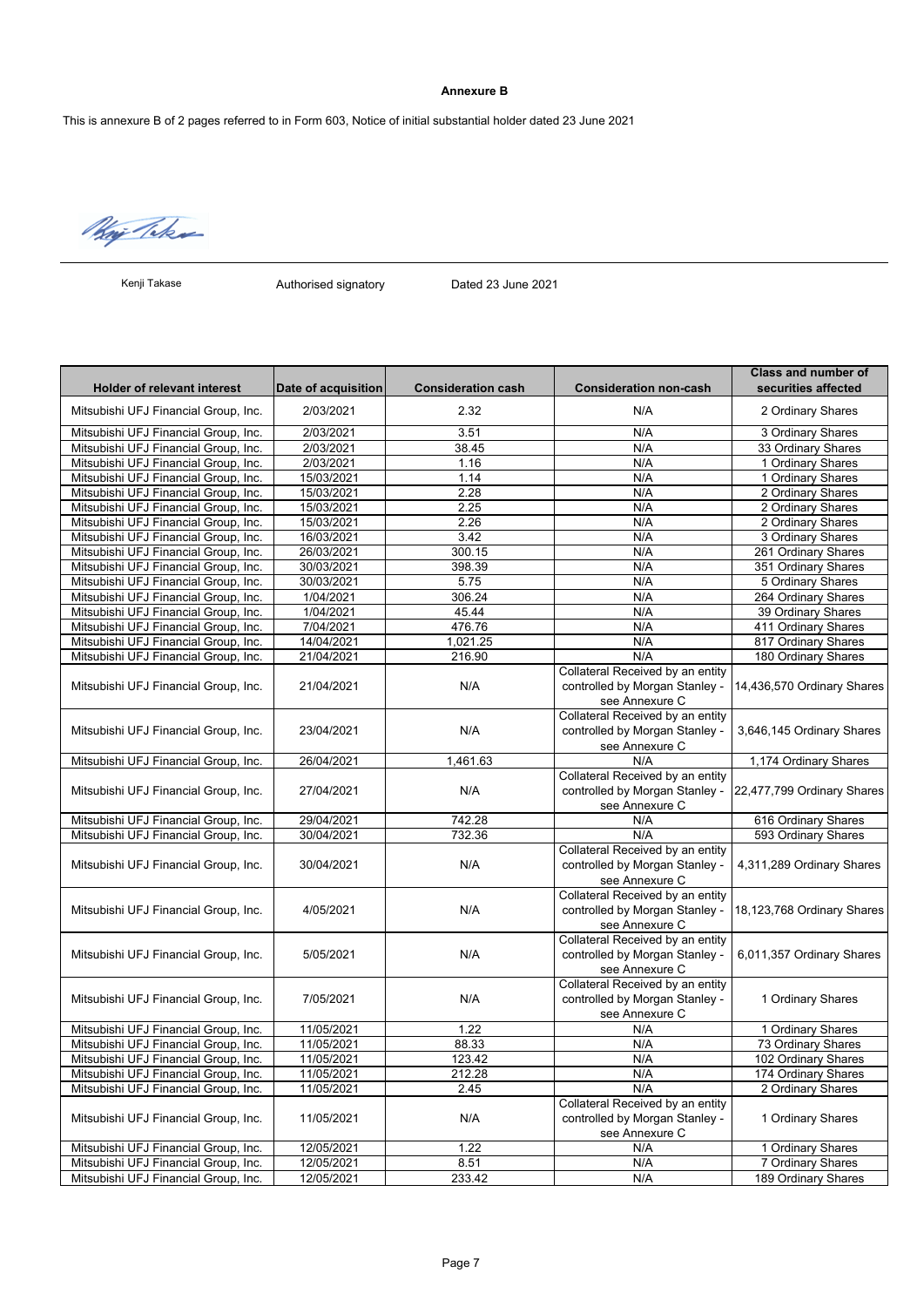| Mitsubishi UFJ Financial Group, Inc. | 12/05/2021 | N/A      | Collateral Received by an entity<br>controlled by Morgan Stanley -<br>see Annexure C | 3,646,520 Ordinary Shares  |
|--------------------------------------|------------|----------|--------------------------------------------------------------------------------------|----------------------------|
| Mitsubishi UFJ Financial Group, Inc. | 14/05/2021 | 704.93   | N/A                                                                                  | 585 Ordinary Shares        |
| Mitsubishi UFJ Financial Group, Inc. | 14/05/2021 | N/A      | Collateral Received by an entity<br>controlled by Morgan Stanley -<br>see Annexure C | 3,646,027 Ordinary Shares  |
| Mitsubishi UFJ Financial Group, Inc. | 17/05/2021 | 830.25   | N/A                                                                                  | 675 Ordinary Shares        |
| Mitsubishi UFJ Financial Group, Inc. | 17/05/2021 | 40.10    | N/A                                                                                  | 33 Ordinary Shares         |
| Mitsubishi UFJ Financial Group, Inc. | 18/05/2021 | 1,039.35 | N/A                                                                                  | 845 Ordinary Shares        |
| Mitsubishi UFJ Financial Group, Inc. | 19/05/2021 | N/A      | Collateral Received by an entity<br>controlled by Morgan Stanley -<br>see Annexure C | 3,646,657 Ordinary Shares  |
| Mitsubishi UFJ Financial Group, Inc. | 20/05/2021 | 56.12    | N/A                                                                                  | 46 Ordinary Shares         |
| Mitsubishi UFJ Financial Group, Inc. | 20/05/2021 | 495.72   | N/A                                                                                  | 408 Ordinary Shares        |
| Mitsubishi UFJ Financial Group, Inc. | 20/05/2021 | 30.44    | N/A                                                                                  | 25 Ordinary Shares         |
| Mitsubishi UFJ Financial Group, Inc. | 20/05/2021 | 65.34    | N/A                                                                                  | 54 Ordinary Shares         |
| Mitsubishi UFJ Financial Group, Inc. | 20/05/2021 | 797.48   | N/A                                                                                  | 651 Ordinary Shares        |
| Mitsubishi UFJ Financial Group, Inc. | 20/05/2021 | N/A      | Collateral Received by an entity<br>controlled by Morgan Stanley -<br>see Annexure C | 1,654,734 Ordinary Shares  |
| Mitsubishi UFJ Financial Group, Inc. | 21/05/2021 | 613.77   | N/A                                                                                  | 499 Ordinary Shares        |
| Mitsubishi UFJ Financial Group, Inc. | 21/05/2021 | 111.02   | N/A                                                                                  | 91 Ordinary Shares         |
| Mitsubishi UFJ Financial Group, Inc. | 24/05/2021 | 2,244.92 | N/A                                                                                  | 1,863 Ordinary Shares      |
| Mitsubishi UFJ Financial Group, Inc. | 24/05/2021 | 1.20     | N/A                                                                                  | 1 Ordinary Shares          |
| Mitsubishi UFJ Financial Group, Inc. | 24/05/2021 | 219.60   | N/A                                                                                  | 180 Ordinary Shares        |
| Mitsubishi UFJ Financial Group, Inc. | 24/05/2021 | 710.78   | N/A                                                                                  | 585 Ordinary Shares        |
| Mitsubishi UFJ Financial Group, Inc. | 24/05/2021 | 993.08   | N/A                                                                                  | 814 Ordinary Shares        |
| Mitsubishi UFJ Financial Group, Inc. | 24/05/2021 | 1,350.36 | N/A                                                                                  | 1,116 Ordinary Shares      |
| Mitsubishi UFJ Financial Group, Inc. | 24/05/2021 | 3.62     | N/A                                                                                  | 3 Ordinary Shares          |
| Mitsubishi UFJ Financial Group, Inc. | 24/05/2021 | 10.94    | N/A                                                                                  | 9 Ordinary Shares          |
| Mitsubishi UFJ Financial Group, Inc. | 24/05/2021 | 220.22   | N/A                                                                                  | 182 Ordinary Shares        |
| Mitsubishi UFJ Financial Group, Inc. | 24/05/2021 | 1,249.50 | N/A                                                                                  | 1,020 Ordinary Shares      |
| Mitsubishi UFJ Financial Group, Inc. | 24/05/2021 | 504.30   | N/A                                                                                  | 410 Ordinary Shares        |
| Mitsubishi UFJ Financial Group, Inc. | 24/05/2021 | N/A      | Collateral Received by an entity<br>controlled by Morgan Stanley -<br>see Annexure C | 13,988,067 Ordinary Shares |
| Mitsubishi UFJ Financial Group, Inc. | 25/05/2021 | N/A      | Collateral Received by an entity<br>controlled by Morgan Stanley -<br>see Annexure C | 6,364,307 Ordinary Shares  |
| Mitsubishi UFJ Financial Group, Inc. | 26/05/2021 | N/A      | Collateral Received by an entity<br>controlled by Morgan Stanley -<br>see Annexure C | 3,782,756 Ordinary Shares  |
| Mitsubishi UFJ Financial Group, Inc. | 28/05/2021 | N/A      | Collateral Received by an entity<br>controlled by Morgan Stanley -<br>see Annexure C | 4,311,288 Ordinary Shares  |
| Mitsubishi UFJ Financial Group, Inc. | 1/06/2021  | N/A      | Collateral Received by an entity<br>controlled by Morgan Stanley -<br>see Annexure C | 4,311,287 Ordinary Shares  |
| Mitsubishi UFJ Financial Group, Inc. | 3/06/2021  | N/A      | Collateral Received by an entity<br>controlled by Morgan Stanley -<br>see Annexure C | 3,646,657 Ordinary Shares  |
| Mitsubishi UFJ Financial Group, Inc. | 7/06/2021  | N/A      | Collateral Received by an entity<br>controlled by Morgan Stanley -<br>see Annexure C | 17,670,746 Ordinary Shares |
| Mitsubishi UFJ Financial Group, Inc. | 8/06/2021  | 41.30    | N/A                                                                                  | 35 Ordinary Shares         |
| Mitsubishi UFJ Financial Group, Inc. | 9/06/2021  | N/A      | Collateral Received by an entity<br>controlled by Morgan Stanley -<br>see Annexure C | 6,393,953 Ordinary Shares  |
| Mitsubishi UFJ Financial Group, Inc. | 16/06/2021 | N/A      | Collateral Received by an entity<br>controlled by Morgan Stanley -<br>see Annexure C | 18,123,768 Ordinary Shares |
| Mitsubishi UFJ Financial Group, Inc. | 17/06/2021 | 160.48   | N/A                                                                                  | 136 Ordinary Shares        |
| Mitsubishi UFJ Financial Group, Inc. | 18/06/2021 | N/A      | Collateral Received by an entity<br>controlled by Morgan Stanley -<br>see Annexure C | 19,387,446 Ordinary Shares |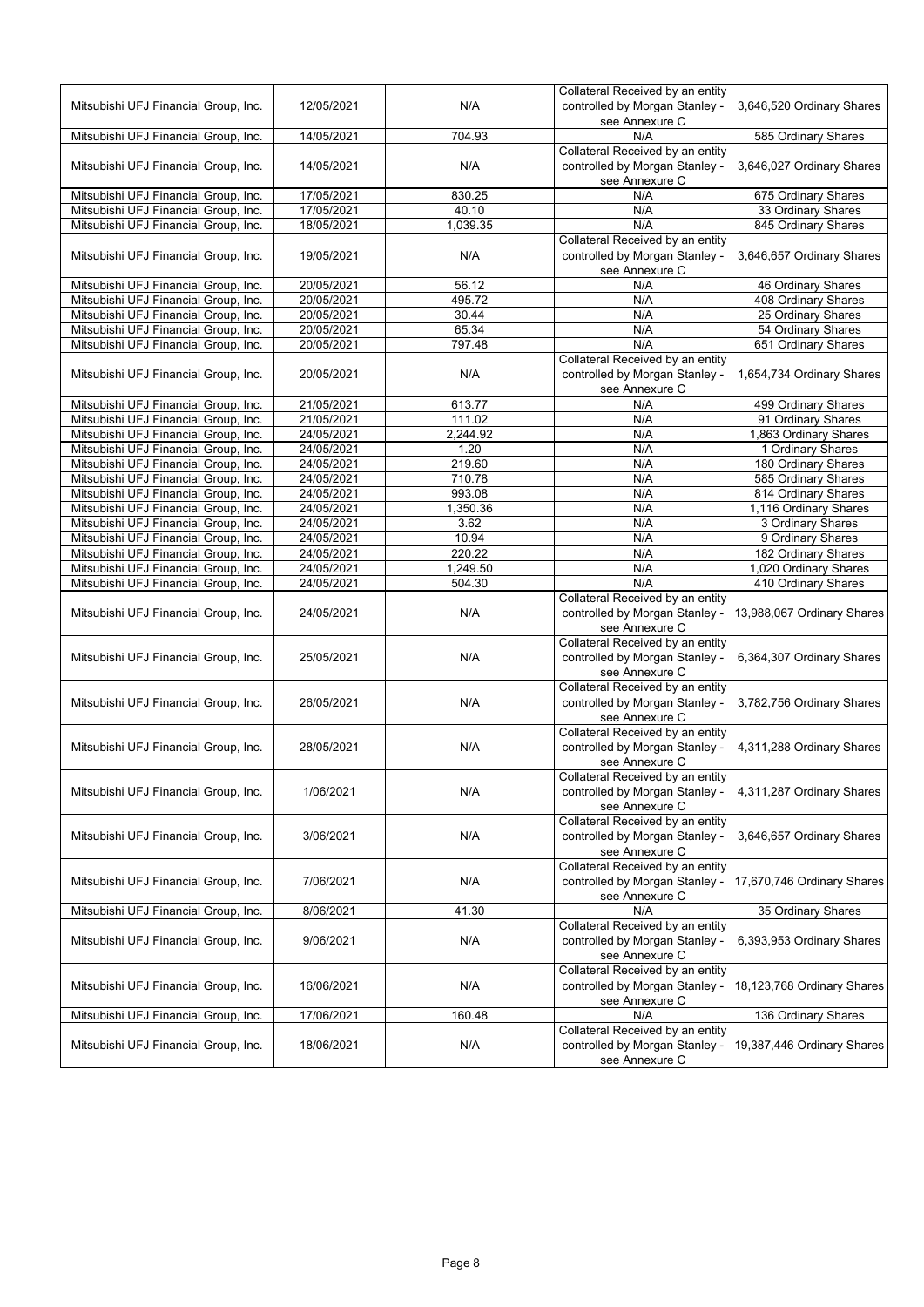# **Annexure C**

This is annexure C of 2 pages referred to in Form 603, Notice of initial substantial holder dated 23 June 2021



Kenji Takase

Authorised signatory Dated 23 June 2021

*The below schedules are based on the relevant standard agreements. The entity filing the report will, if requested by the company or responsible entity to whom the prescribed form must be given or ASIC, give a copy of the agreement to the company, responsible entity or ASIC.*

| Schedule                                                                                                                                                                                                                                                                                                                                                                                                                         |                                                                                                                                                                                                                |
|----------------------------------------------------------------------------------------------------------------------------------------------------------------------------------------------------------------------------------------------------------------------------------------------------------------------------------------------------------------------------------------------------------------------------------|----------------------------------------------------------------------------------------------------------------------------------------------------------------------------------------------------------------|
| <b>Type of Agreement</b>                                                                                                                                                                                                                                                                                                                                                                                                         | International Prime Brokerage Agreement                                                                                                                                                                        |
| <b>Parties to agreement</b>                                                                                                                                                                                                                                                                                                                                                                                                      | Morgan Stanley & Co. International plc for itself and as agent and trustee for<br>and on behalf of the other Morgan Stanley Companies and EQUITY TRUSTEES<br>LIMITED AS TRUSTEE FOR L1 CAPITAL LONG SHORT FUND |
| Transfer Date                                                                                                                                                                                                                                                                                                                                                                                                                    | 20210618;                                                                                                                                                                                                      |
| <b>Holder of Voting Rights</b>                                                                                                                                                                                                                                                                                                                                                                                                   | Prime broker has the right to vote securities rehypothecated from the Client.                                                                                                                                  |
| Are there any restrictions on voting rights?                                                                                                                                                                                                                                                                                                                                                                                     | Yes/No                                                                                                                                                                                                         |
| If yes, detail Not applicable                                                                                                                                                                                                                                                                                                                                                                                                    |                                                                                                                                                                                                                |
| <b>Scheduled Return Date (if any)</b>                                                                                                                                                                                                                                                                                                                                                                                            | Open                                                                                                                                                                                                           |
| Does the borrower have the right to return early?                                                                                                                                                                                                                                                                                                                                                                                | Yes <del>/No</del>                                                                                                                                                                                             |
| If yes, detail Prime broker may return shares which were rehypothecated from the client at any time.                                                                                                                                                                                                                                                                                                                             |                                                                                                                                                                                                                |
| Does the lender have the right to recall early?                                                                                                                                                                                                                                                                                                                                                                                  | Yes/No                                                                                                                                                                                                         |
| If yes, detail Prime broker will be required to return to the client shares rehypothecated from the client's account upon a sale of those shares by the client.                                                                                                                                                                                                                                                                  |                                                                                                                                                                                                                |
| Will the securities be returned on settlement?                                                                                                                                                                                                                                                                                                                                                                                   | Yes/No                                                                                                                                                                                                         |
| If yes, detail any exceptions Upon an Event of Default, the default market value of all Equivalent Securities to be delivered will be determined and on the basis of<br>the amounts so established, an account shall be taken of what is due from each party to the other. The amounts due from one party shall be set off against the<br>amounts due from the other party and only the balance of the account shall be payable. |                                                                                                                                                                                                                |
|                                                                                                                                                                                                                                                                                                                                                                                                                                  |                                                                                                                                                                                                                |
| <b>Schedule</b>                                                                                                                                                                                                                                                                                                                                                                                                                  |                                                                                                                                                                                                                |
| <b>Type of Agreement</b>                                                                                                                                                                                                                                                                                                                                                                                                         | International Prime Brokerage Agreement<br>Morgan Stanley & Co. International plc for itself and as agent and trustee for                                                                                      |
| <b>Parties to agreement</b>                                                                                                                                                                                                                                                                                                                                                                                                      | and on behalf of the other Morgan Stanley Companies and CERES CAPITAL PTY<br>LTD                                                                                                                               |
| Transfer Date                                                                                                                                                                                                                                                                                                                                                                                                                    | 20210618;                                                                                                                                                                                                      |
| <b>Holder of Voting Rights</b>                                                                                                                                                                                                                                                                                                                                                                                                   | Prime broker has the right to vote securities rehypothecated from the Client.                                                                                                                                  |
| Are there any restrictions on voting rights?                                                                                                                                                                                                                                                                                                                                                                                     | Yes/No                                                                                                                                                                                                         |
| If yes, detail Not applicable                                                                                                                                                                                                                                                                                                                                                                                                    |                                                                                                                                                                                                                |
| Scheduled Return Date (if any)                                                                                                                                                                                                                                                                                                                                                                                                   | Open                                                                                                                                                                                                           |
| Does the borrower have the right to return early?                                                                                                                                                                                                                                                                                                                                                                                | Yes/No                                                                                                                                                                                                         |
| If yes, detail Prime broker may return shares which were rehypothecated from the client at any time.                                                                                                                                                                                                                                                                                                                             |                                                                                                                                                                                                                |
| Does the lender have the right to recall early?                                                                                                                                                                                                                                                                                                                                                                                  | Yes/No                                                                                                                                                                                                         |
| If yes, detail Prime broker will be required to return to the client shares rehypothecated from the client's account upon a sale of those shares by the client.                                                                                                                                                                                                                                                                  |                                                                                                                                                                                                                |
| Will the securities be returned on settlement?                                                                                                                                                                                                                                                                                                                                                                                   | Yes/No                                                                                                                                                                                                         |
| If yes, detail any exceptions Upon an Event of Default, the default market value of all Equivalent Securities to be delivered will be determined and on the basis of<br>the amounts so established, an account shall be taken of what is due from each party to the other. The amounts due from one party shall be set off against the<br>amounts due from the other party and only the balance of the account shall be payable. |                                                                                                                                                                                                                |
| <b>Schedule</b>                                                                                                                                                                                                                                                                                                                                                                                                                  |                                                                                                                                                                                                                |
| <b>Type of Agreement</b>                                                                                                                                                                                                                                                                                                                                                                                                         | International Prime Brokerage Agreement                                                                                                                                                                        |
| <b>Parties to agreement</b>                                                                                                                                                                                                                                                                                                                                                                                                      | Morgan Stanley & Co. International plc for itself and as agent and trustee for<br>and on behalf of the other Morgan Stanley Companies and INTEGRATED CORE<br>STRATEGIES (ASIA) PTE LTD.                        |
| <b>Transfer Date</b>                                                                                                                                                                                                                                                                                                                                                                                                             | 20210618:                                                                                                                                                                                                      |

**Holder of Voting Rights** Prime broker has the right to vote securities rehypothecated from the Client.